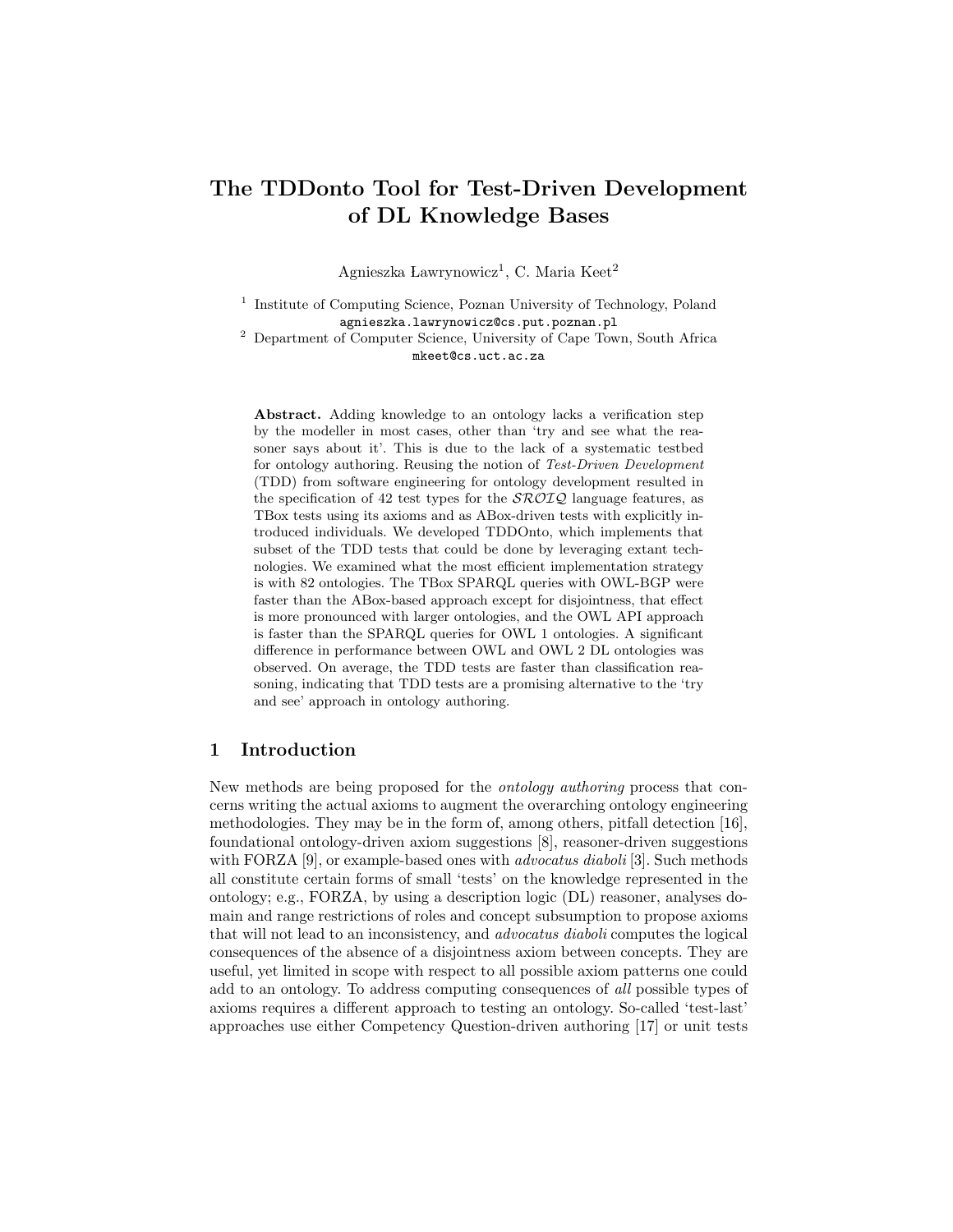$[20]$ , or variations thereof  $(e.g., [4,2])$ , where first a change is made and then examined on correctness. Test-driven development (TDD), on the other hand, is a test-first approach, as used in software engineering: one writes a test for some functionality, checks that it is not present (i.e., the test fails), writes the code, tests again and it should pass with the previous ones still passing as well [1]. In the setting for ontologies, the 'functionality' corresponds to the knowledge (vocabulary plus axioms) in the DL knowledge base, and the 'coding' to adding knowledge. For instance, when one wants to add  $C \sqsubset D$ , then first there would need to be a test on the ontology's vocabulary regarding presence of C and D, then it should hold that O does not model (or it is not present)  $C \sqsubset D$ (return false in a TDD test), and one can add a test that its negation does not hold. Practically, one could use SPARQL-OWL and its implementation in the OWL-BGP system [11] and query for  $SubClassOf(?x D)$ , or use the DL query tab in Protégé, or add a new individual a to the ABox, assert  $C(a)$ , classify the ontology, and check whether  $D(a)$  is inferred. If it is not, then the test fails, i.e.,  $O \not\vdash C \sqsubseteq D$ , as intended, and the knowledge can be added and the test ran again. Given that DLs have only a limited set of language constructs, one can devise a test for each language feature, so that the modeller can populate it with whatever domain knowledge the user wants to add, and test it. There are multiple options to realise the TDD tests, once defined: 1) 'ABox tests' that focus on the instance-level, like TDD for UML Class Diagrams [19], so that instances of the assumed-to-be-added knowledge have to be added and behave in a certain way (classify into the right class, cause inconsistency, etc., as with  $C(a)$ , above), or 2) 'TBox tests' at the TBox-level, with either just SPARQL or DL queries or with the automated reasoner only.

It is unclear whether 'TBox tests' or 'ABox tests' are better, whether to use the reasoner just for classification or for querying for the information, and to what extent the test and the ontology affect performance, and if one or the other technology has more or less limitations so that it has a higher/lower coverage of the TDD tests. As only one TDD tool exists that covers class subsumption only, uses Tawny-Owl notation, and relies on the not widely-used Clojure [21], we have defined TDD tests for  $\mathcal{SROIQ}$  and aim to obtain answers with the proofof-concept TDD plugin, named TDDonto, a testbed, and a set of 67 OWL and 15 OWL 2 DL ontologies of various sizes and with different expressiveness. The ABox approach with mock objects had the worst performance for most TDD tests, the query-based approach with OWL-BGP had better performance, and the OWL API the best. While generally the TDD tests with OWL were faster than with OWL 2 DL ontologies, the TDD test for class equivalence and for property domain/range were faster, on average, for OWL 2 DL ontologies than the OWL ontologies. Further, it is worthwhile to observe that the TDD tests are faster than classification reasoning, suggesting that TDD tests are a promising avenue for reducing ontology development time as a 'shortcut' to where otherwise classification reasoning may have been used by a modeller. The main contributions are thus: 1) implementation of the TDD tests; 2) Comprehensive performance evaluation of the three core approaches to realising TDD tests of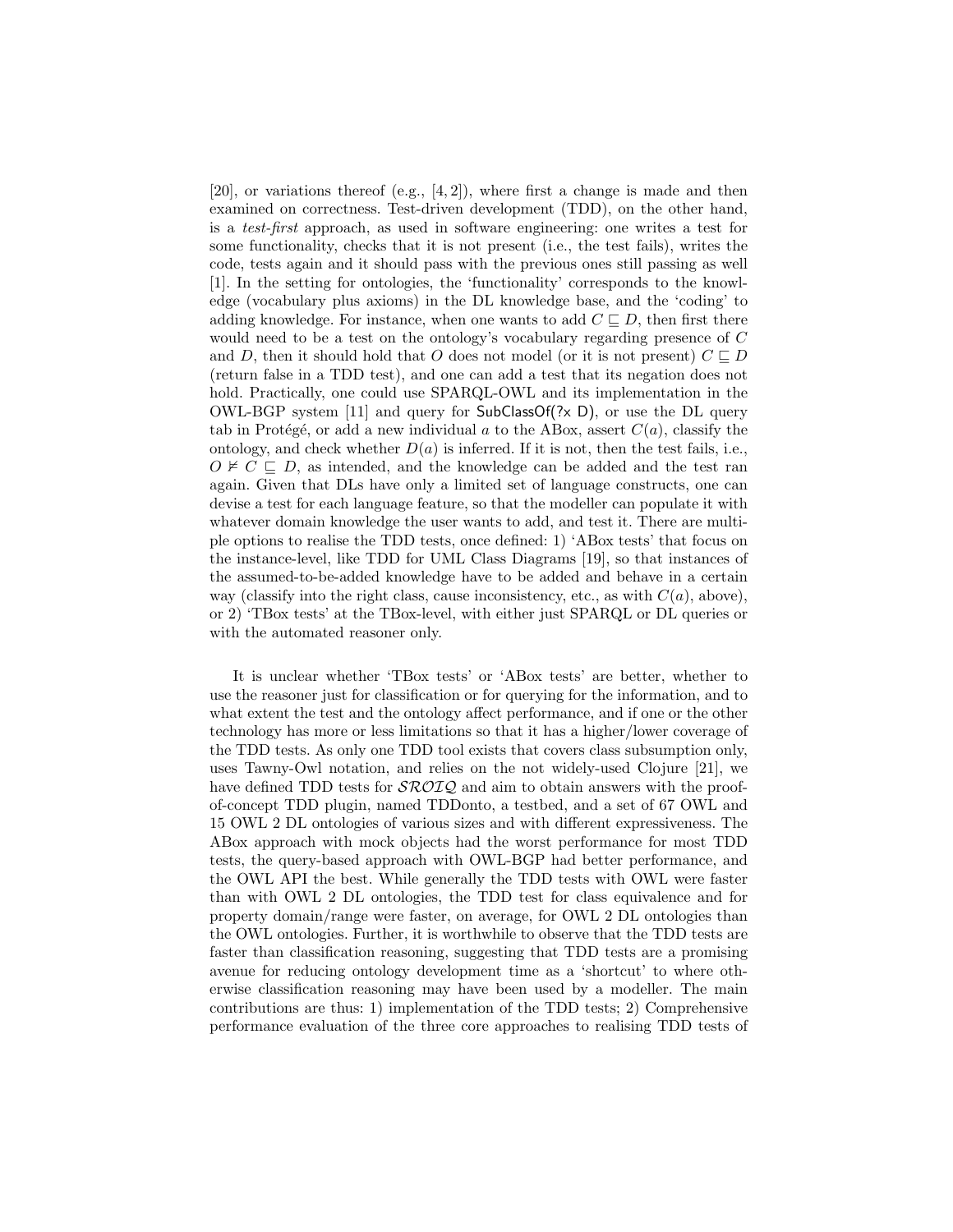DL-based ontologies; and 3) The basic version of a TDD plugin in Protégé so that the early-adopter ontology engineer can start using it.

In the remainder of this paper, we first briefly describe some preliminaries of the TDD tests and present a selection of them in Section 2, and summarise the system design considerations in Section 3. Section 4 describes the experiments and reports on the results, and we discuss and conclude in Sections 5 and 6.

# 2 Preliminaries: TDD test specifications

The generalised TDD principle for ontologies, informed by TDD in software engineering, is as follows, in short, in the default case:

- 1. Require: domain axiom x of type X is to be added to the ontology; e.g., x may be Professor  $\subseteq \exists$ teaches.Course, which has pattern  $C \sqsubseteq \exists R.D$ .
- 2. Check the vocabulary elements of x are in ontology  $O$  (itself a TDD test); 3. Run the TDD test:
	- (a) The first execution should fail (check  $O \not\vdash x$  or not present),
	- (b) Update the ontology (add  $x$ ), and
	- (c) Run the test again which then should pass (check that  $O \models x$ ) and such that there is no new inconsistency or undesirable deduction
- 4. Run all previous successful tests, which still have to pass (i.e., regression testing); if not, resolve conflicting knowledge.

There are two options for the TDD tests: at the TBox-level with ontology's TBox axioms (where possible), and using individuals explicitly asserted in the ABox using mock objects similar to the TDD approach for UML class diagrams by [19] (but then in the DL setting and by availing of the automated reasoner). Tests for both approaches have been specified [7]. For the test specifications we use the usual DL notation, with  $C, D, \ldots$  denoting DL concepts,  $R, S, \ldots$  DL roles, and  $a, b, \ldots$  individuals, as for  $\mathcal{SROIQ}$  in [5].

SPARQL-OWL [11] is used for the TBox tests. Its notation uses OWL functional syntax-style notation [14] merged with SPARQL's queried objects (i.e., ?x) for the formulation of the query, and adding a variable for the query answer; e.g.,  $\alpha \leftarrow$  SubClassOf (?x D) returns all subclasses of class D. SPARQL-OWL's query rewriting is described in [11] and is implemented in OWL-BGP<sup>3</sup>.

Some of the TBox and all ABox tests require additional elements for testing that have to be removed after the test terminates successfully; they are referred to as mock class for a temporary OWL class, mock individual for a temporary individual, and *mock axiom* for any auxiliary axiom, alike the "mock objects" in TDD for software development [13, 10].

Steps 2 and 3a in the sequence listed above may give an impression of epistemic queries. However, we only need to check whether an element is in the vocabulary of the TBox of the ontology (in  $V_C$  or  $V_{OP}$ ); i.e., the epistemicsounding 'not asserted in or inferred from the ontology' refers to whether an ontology has some entity in its vocabulary, not whether it is 'known to exist' in

 $^3$  https://github.com/iliannakollia/owl-bgp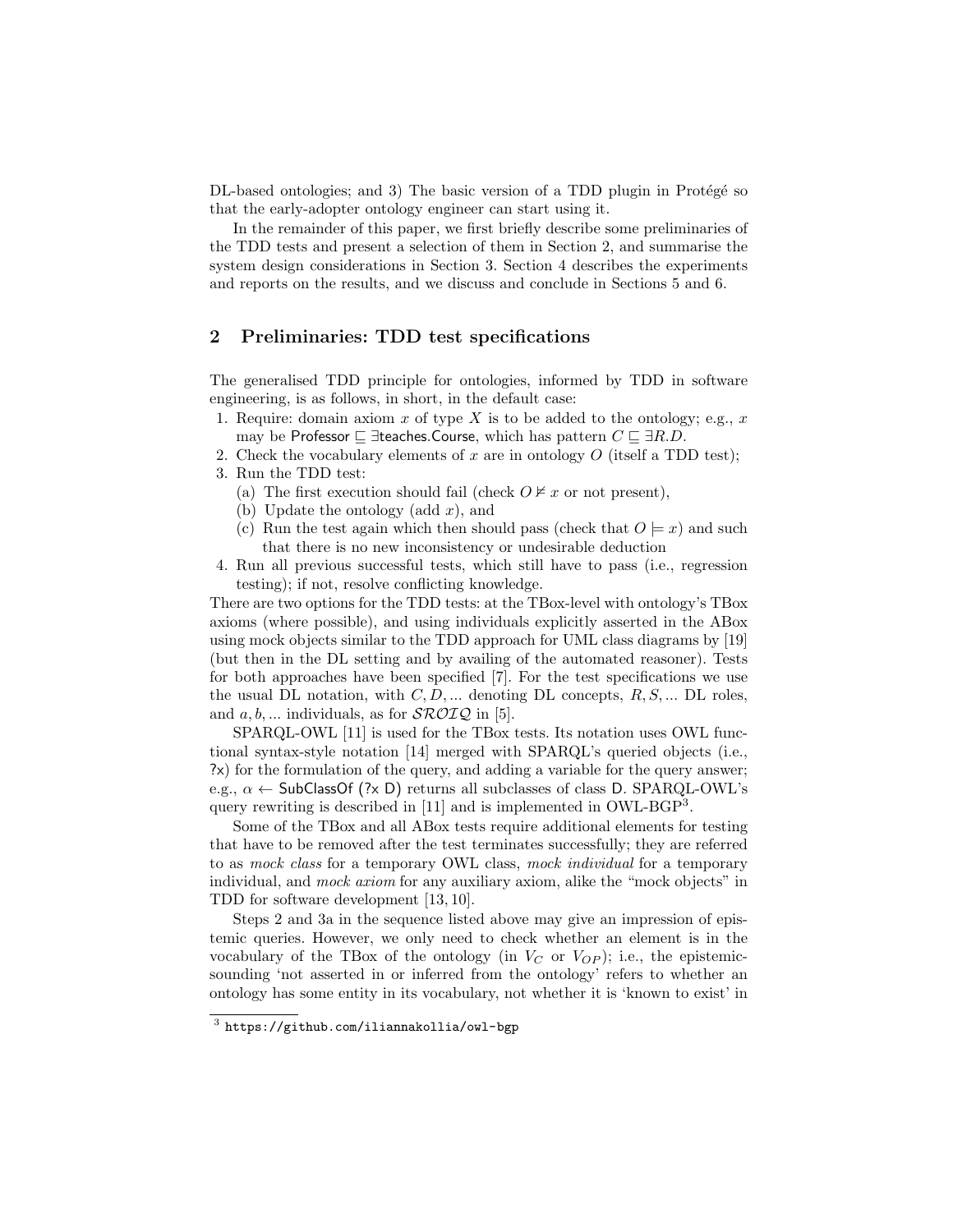one's open or closed world. Note also the subtle difference between logically true or false versus a test evaluating to true or false.

To illustrate the TDD test specifications, let us take simple existential quantification, i.e., one needs to specify a test for an axiom of the form  $C \subseteq \exists R.D;$ e.g., Lion  $\sqsubseteq$  ∃eats.Impala is to be added to the African Wildlife Ontology. Thus, a TDD test with  $O \models C \sqsubseteq \exists R.D$  should return false, i.e., not be asserted nor entailed, before the ontology edit. In SPARQL-OWL, using [11]'s notation with at least one variable in an "axiom template", this can be combined into one query encapsulated in a TDD test:

Require: Test  $T(C \sqsubseteq \exists R.D)$  .  $\triangleright$  i.e., test  $T_{eq}$ 1:  $\alpha \leftarrow$  SubClassOf(?x ObjectSomeValuesFrom(R D)) 2: if  $C \notin \alpha$  then  $\triangleright$  thus,  $O \not\vdash C \sqsubseteq \exists R.D$ 3: return  $T(C \sqsubseteq \exists R.D)$  is false 4: else 5: return  $T(C \sqsubseteq \exists R.D)$  is true 6: end if

If the test fails, i.e.,  $C \notin \alpha$ , then the axiom is to be added to the ontology, the TDD test run again, and if  $C \in \alpha$ , then the basic test cycle is completed for that axiom. The TDD test  $T'_{eq}$  with individuals can be carried out as follows, utilising De Morgan in that if the existential quantification were present and had an instance, then  $C \sqcap \neg \exists R.D$  should result in an inconsistent ontology, or: in its absence, the ontology is consistent:

Require: Test  $T(C \sqsubseteq \exists R.D)$ 

v<br>eq

1: Create a mock object, a 2: Assert  $(C \sqcap \neg \exists R.D)(a)$ 3:  $\textit{ostate} \gets \text{Run reasoner}$ 4: if  $\text{ }ostate == \text{ }consistent \text{ }then \text{ } \text{ } \text{ } \triangleright \text{ } thus, \text{ } then \text{ } \text{ }O \not\models C \sqsubseteq \exists R.D$ 5: return  $T(C \sqsubseteq \exists R.D)$  is false 6: else 7: return  $T(C \sqsubseteq \exists R.D)$  is true 8: end if 9: Delete  $(C \sqcap \neg \exists R.D)(a)$  and a.

The TDD tests are more cumbersome for axioms that depend on others, such are property chaining, and for all object properties but transitivity and local reflexivity, only ABox-level TDD tests can be specified. Also, for some cases, testing for an inconsistent ontology is the easier route (e.g. for  $(Func(R))$ , or checking the failure of the converse, as for asymmetry. In other tests, they are just simple classification reasoning, such as class membership, or property subsumption checking; e.g.,

Require: Test  $T(R \sqsubseteq S)$ "<br>ps 1: Check  $R, S \in V_{OP}$ 2: Add individuals  $a, b$  to the ABox, add  $R(a, b)$ 3: Run the reasoner 4: if  $O \not\vdash S(a, b)$  then  $\triangleright$  thus  $O \not\vdash R \sqsubseteq S$ 5: return  $T(R \sqsubseteq S)$  is false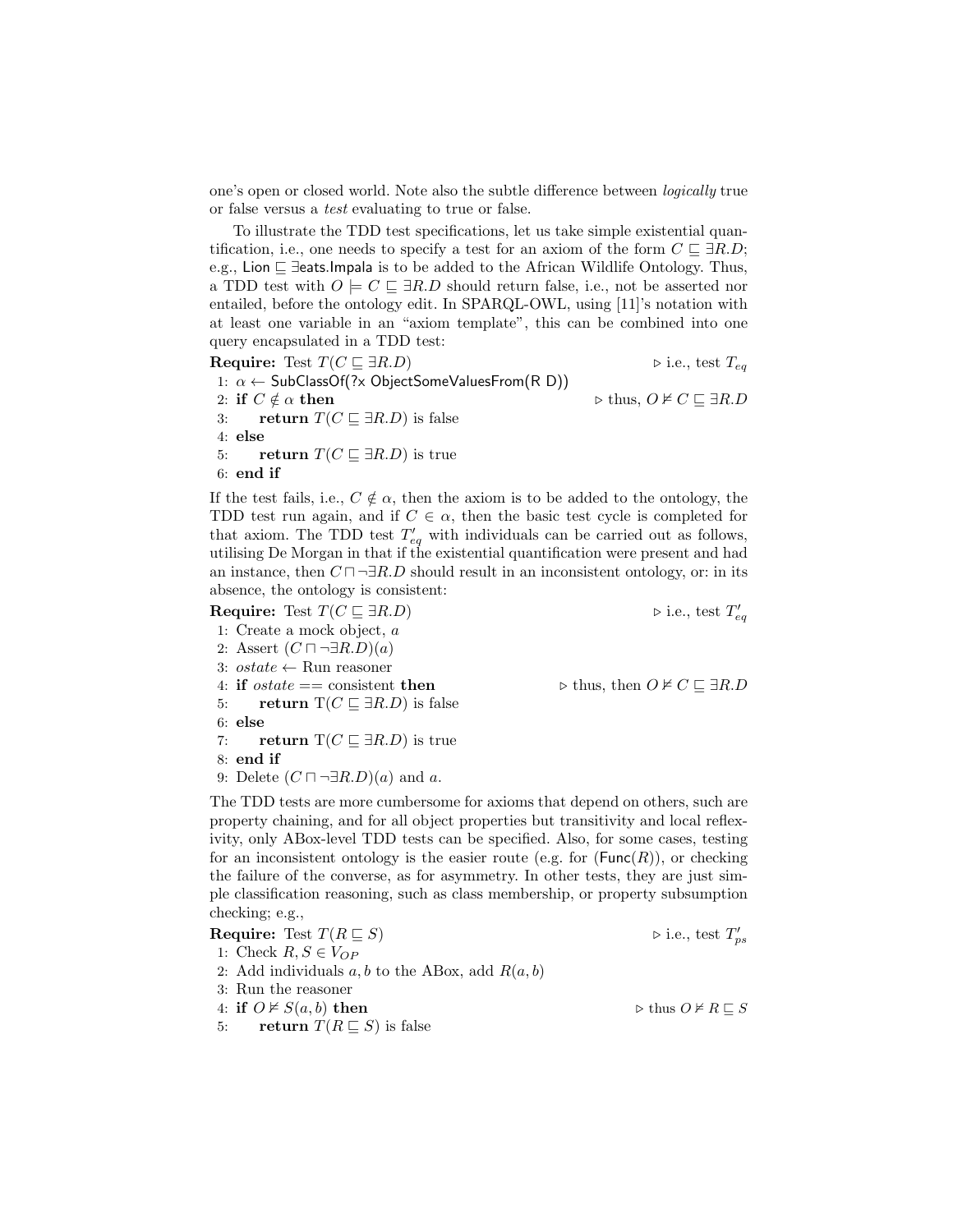| 000                                                                                                                       |                                               |         |
|---------------------------------------------------------------------------------------------------------------------------|-----------------------------------------------|---------|
| TDDOnto:                                                                                                                  |                                               | $B = B$ |
| New test                                                                                                                  |                                               |         |
| Siciliana Disjoint With MeatyPizza                                                                                        |                                               |         |
| Add test<br>Load tests<br>Save tests                                                                                      | ×.                                            |         |
| Tests                                                                                                                     |                                               |         |
| Siciliana SubClassOf (hasTopping some PizzaTopping)<br>Siciliana SubClassOf Pizza<br>Siciliana SubClassOf VegetarianPizza | OK<br>OK<br>Failed                            | 222     |
| Delete selected tests<br><b>Execute tests</b>                                                                             | Add to ontology<br>Select / Unselect All<br>H |         |

Fig. 1. A screenshot of the TDDOnto plugin.

6: else 7: return  $T(R \sqsubseteq S)$  is true 8: end if 9: Delete  $R(a, b)$ , and individuals a and b The complete set of TDD tests for  $\mathcal{SROLQ}$  are specified in [7].

# 3 System design

Realising the execution of a TDD test faced the issue of choosing technologies and what to do with the trade-offs. They were not clear upfront, other than that during preliminary testing during manual specification of the TDD tests, both the DL query tab was used (where possible/applicable) and the automated reasoner to verify the intended effects. This made it clear that a tool had to be developed a technology would need to be used systematically.

Some of the options are: i) SPARQL-OWL's implementation OWL-BGP and its SPARQL SELECT queries (as in our specification of the tests) that uses a SPARQL query answering engine and HermiT v1.3.8, ii) SPARQL-DL's [18] implementation<sup>4</sup>, specifically its ASK queries, that uses the OWL API and an OWL 2 DL reasoner, iii) using just the OWL API with one of the OWL 2 DL reasoners implementing the API. SPARQL-DL's implementation by Derivo with SPARQL ASK queries is an interesting option for having a simple mechanism for checking existence/non-existence of particular axioms, but we have omitted it as for now, since it does not entirely follow the OWL 2 entailment regimes. We have also found out that the OWL-BGP does not implement the SPARQL ASK queries. Although we extended the code to incorporate ASK queries (it was rather easy to extend it, because all necessary other components of OWL-BGP were already in place), we ultimately decided to use OWL-BGP as it

<sup>4</sup> http://www.derivo.de/en/resources/sparql-dl-api.html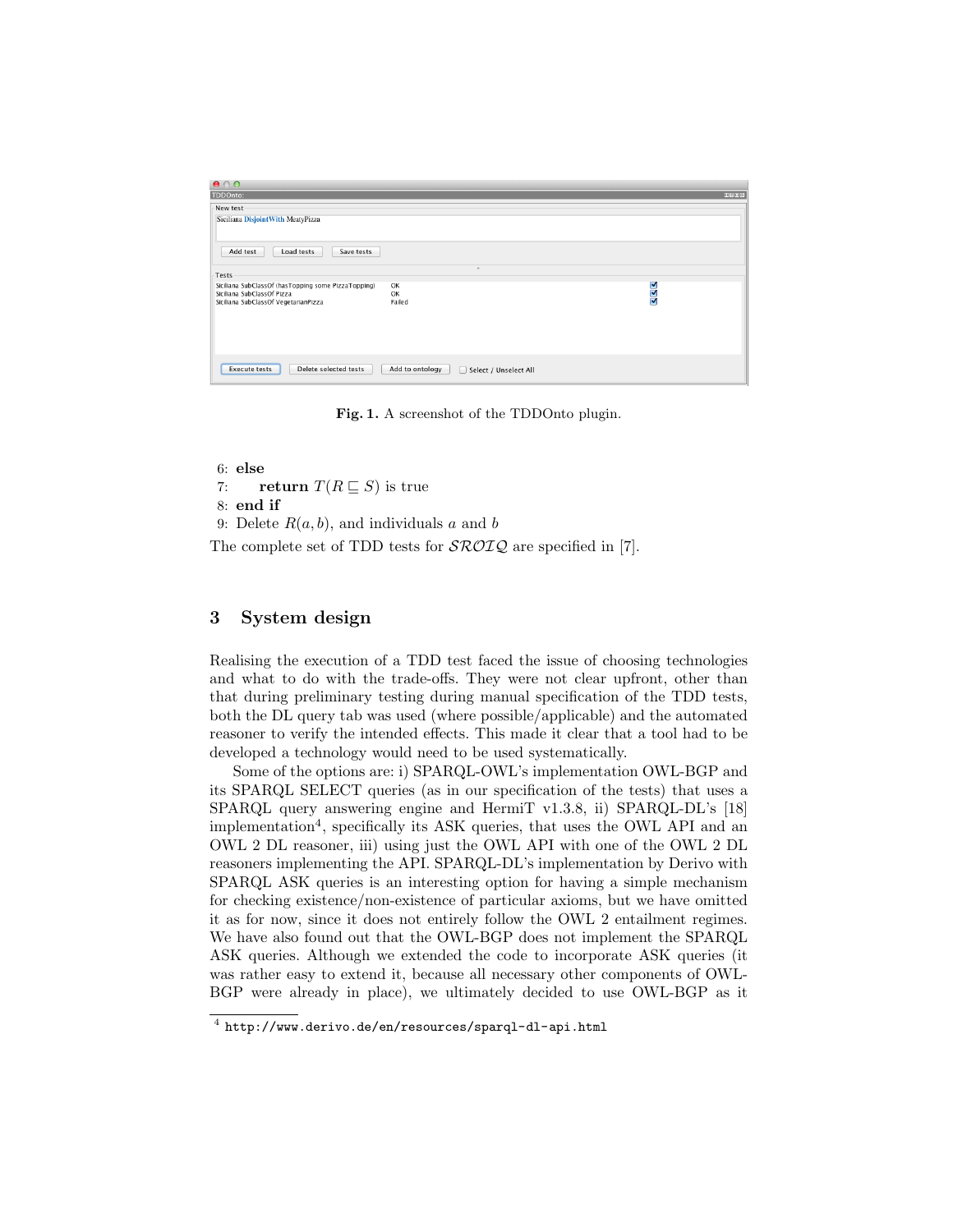constitutes a clearer baseline (and postpone deciding on extending the existing tools implemented by others after performing this initial analysis).

In order to support ontology engineers in performing TDD, we have implemented the Protégé plugin named TDDOnto. The plugin provides a view where the user may specify the set of tests to be run. After their execution, the status of the tests is displayed. It is also possible to add a selected axiom to the ontology (and re-run the test). Fig. 1 presents a screenshot of the TDDOnto plugin.

During implementation of the tests, it appeared that blank nodes/unnamed classes (complex class expressions) are not supported by OWL-BGP [11] when on the right-hand-side of the inclusion axiom, and neither of the query-based options works well with object properties<sup>5</sup>. Also, it may be the case that overall performance may be different when a different reasoner is used, as reasoners do exhibit performance differences [15]. This forced us to adjust the tool into one of implementing and testing what can be done now. From its results, tendencies emerge that are based on a solid, experimentally motivated, which then is the basis for deciding which technique likely will have the best chance of success, hence, the best candidate for extending the corresponding tool.

Thus, overall, we implemented the tests as per specification in [7], use existing tools only—OWL-BGP and OWL API with HermiT v1.3.8—for those components of the TDD test that require query answering or classification, and added a 'wrapper' for creation/deletion of mock entities, the true/false, and a basic user interface accessible as plugin to Protégé.

#### 4 Evaluation

The aim of the evaluation is to answer the question Which TDD approach is better: SPARQL queries with OWL-BGP, mock objects in the ABox, or using the reasoner with the OWL API?. We focus on the performance component of these question rather than usability by a modeller. The set-up of the experiment is described first, and then the results and discussion.

#### 4.1 Set-up of the experiments

To assess the question quantitatively, we pose the following general hypotheses: H1: Query-based TDD is faster than ABox object-based TDD tests.

H2: Classification time of the ontology contributes the most to overall performance (time) of a TDD test.

H3: The TDD tests on OWL ontologies are faster than on OWL 2 DL ontologies. We expect H1 to hold because once classified, one can query multiple times without having to classify the ontology again, and for some mock object-driven TDD test, the ontology should be inconsistent, which is a more cumbersome step to deal with than checking membership of a class or individual in a query

<sup>&</sup>lt;sup>5</sup> it is still possible to carry out the sequence of each of the ABox test 'manually' by adding the individuals, relations, run the reasoner and check the instance classification results, in the sequence as described by the TDD tests.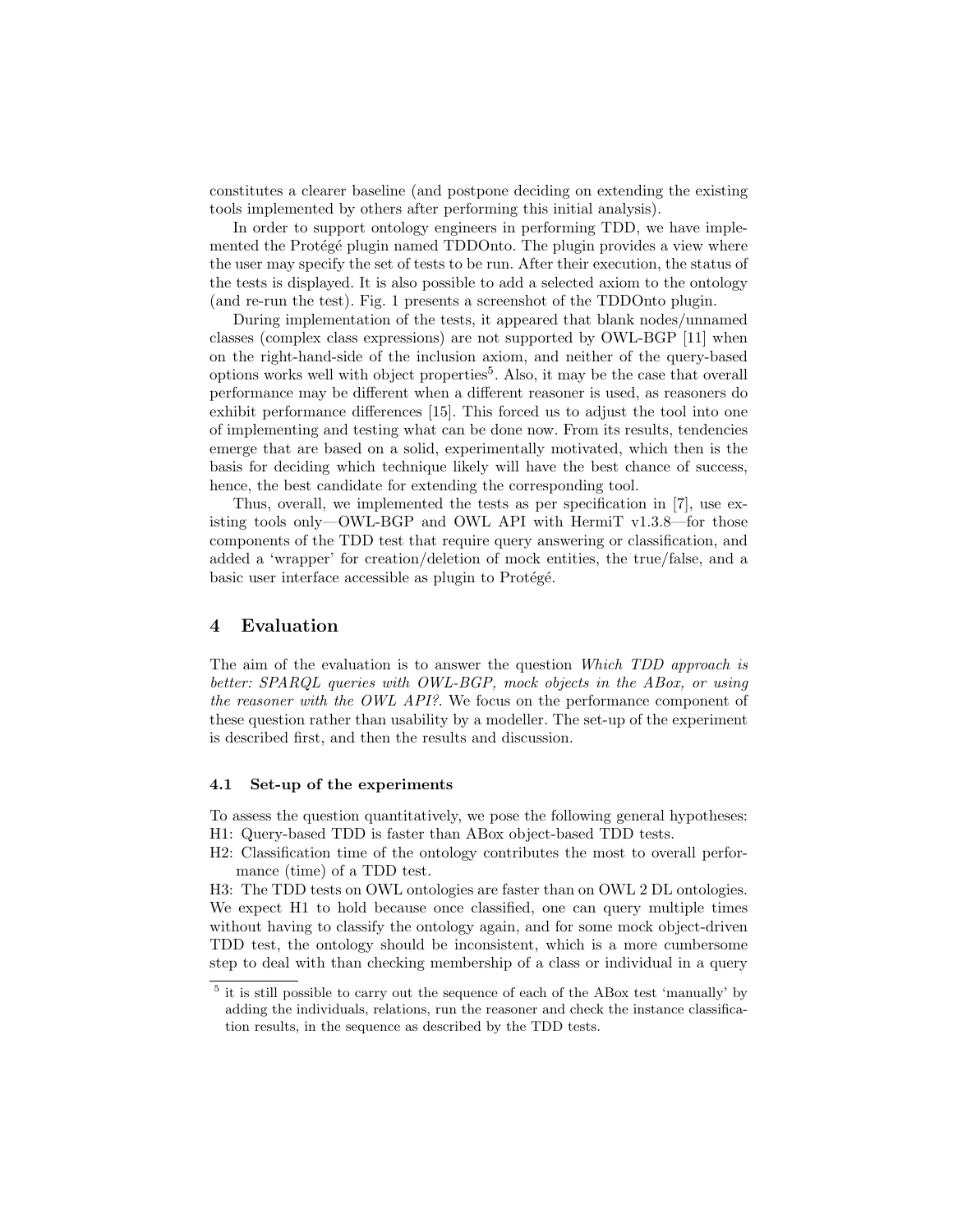answer. The reason for expecting H2 to hold is that the other operations—adding and removing entities, testing for membership—can be executed in linear time, whereas there are not many ontologies in a language that is linear or less in data complexity. For H3: one may expect a difference in performance between OWL and OWL 2 DL ontologies, because their respective complexity increased from Exptime to N2ExpTime. These general hypotheses can be refined to suit statistical tests for each hypotheses:

 $H1<sub>0</sub>$ : There is no difference between query-based and mock object-based TDD tests.

 $\text{H1}_a$ : There is a difference, with query-based faster execution times of the tests. and likewise for H2 and H3. This requires measuring the difference in executions time among the query-based tests and among the mock object-based test, compute average, mean, median, stdev overall and differences per TDD test. Finally, the performance is expected to depend on the ontology's content that is being revised, as reasoning time does. While we do not aim to assess the internals of the reasoner, we would like to obtain an indication whether there might be interference regarding this aspect.

As test data, we downloaded all ontologies from the TONES repository mirror at OntoHub<sup>6</sup>, removed those that were either not in OWL (but in OBO format) or were having datatypes incompatible with OWL 2. The remaining 67 OWL ontologies were divided into 4 groups, depending on the overall number of their axioms: up to 100 ( $n = 20$ ), 100–1000 axioms ( $n = 35$ ), 1000–10,000 axioms  $(n = 10)$ , and over 10,000  $(n = 2)$ . A second set of 20 OWL 2 DL ontologies were collected from the authors and from non-TONES OntoHub OWL ontologies that had at least either an  $R$  or  $Q$  in the DL expressiveness. This was a manual process, as there is no up-to-date ontology repository that lists such characteristics. Five had to be removed from testing due to datatype issues, leaving 15, and thus 82 in the full set of ontologies.

As OWL reasoner, we used the same reasoner that is built-in into OWL-BGP, namely HermiT 1.3.8, to ensure fair comparison. In addition, we compared the SPARQL-OWL to the OWL API and the reasoner. The tests were carried out on a Mac Book Air with 1.3 GHz Intel Core i5 CPU and 4 GB RAM.

Regarding test generation, for each axiom type (assuming the most basic form where  $C$  and  $D$  are primitive concepts), there is a fixed number of 'slots' that can be replaced with URIs. For each test, these slots were randomly filled from the set of URIs existing in the ontology, taking into account whether an URI represents a class or a property. The tests, being tested axioms that were randomly generated, are available in the online material. Each test kind was repeated 3 times and averaged to obtain more reliable results.

#### 4.2 Results and discussion

In developing the implementation of the TDD tests and executing them, we discovered that not all the features of OWL 2 are covered by OWL-BGP, and

 $^6$  https://ontohub.org/repositories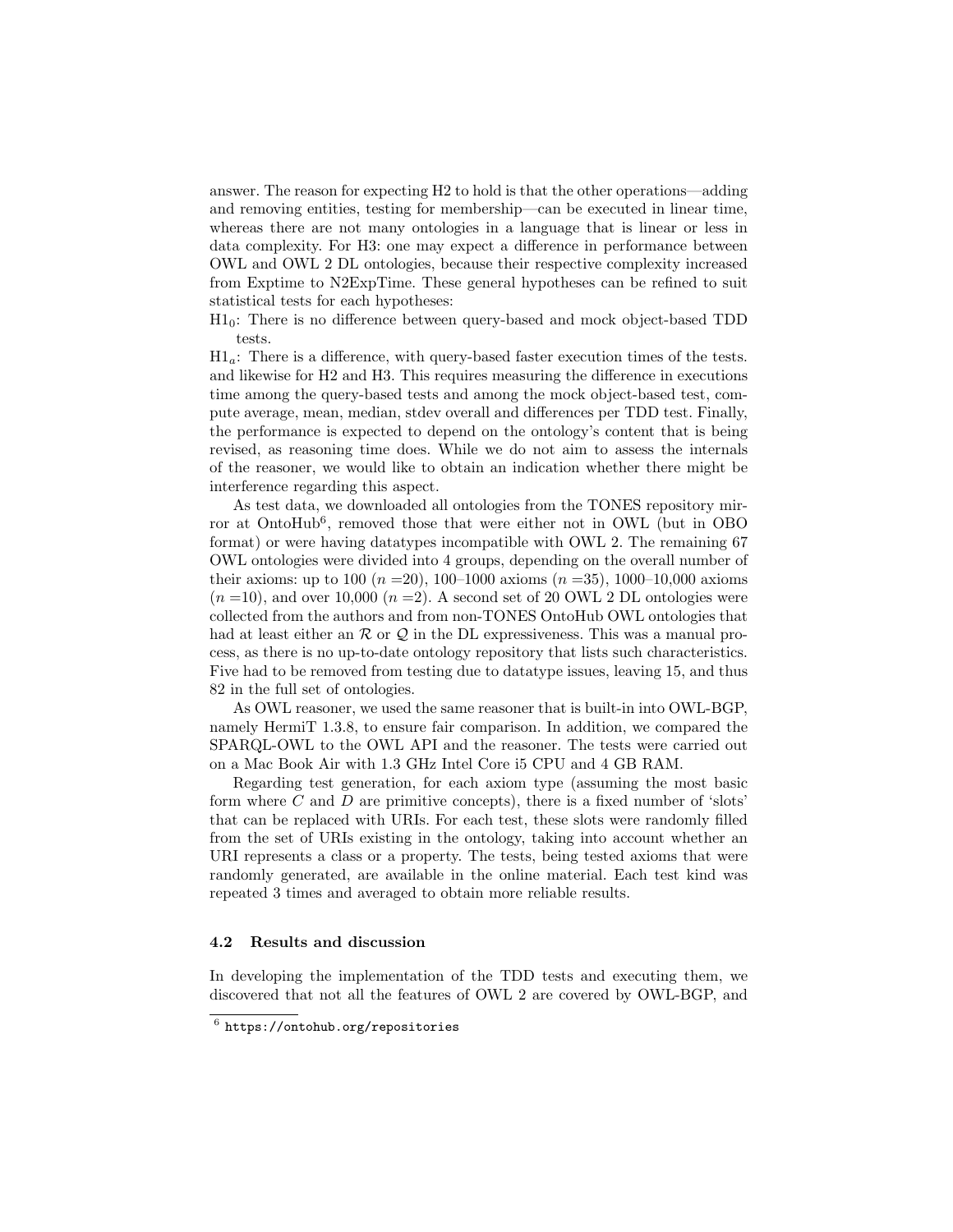in particular, RBox axioms (e.g., subPropertyOf) and property characteristics were not handled. Therefore, we only present the comparative results of the tests that could be run in both settings: ABox tests and TBox SPARQL-OWL tests, and compared to the OWL API. All the experimental results are available at https://semantic.cs.put.poznan.pl/wiki/aristoteles/doku.php.

Let us consider first H1. On the set of all ontologies, a mock object (ABox) test took 5.191s on average, with a standard deviation (sd) of 71.491s and median of 0.014s. The SPARQL-OWL query-based (TBox) test took 6.244s on average, with sd 113.605s and median value 0.005s. Separating this into OWL and OWL 2 DL ontologies, it becomes more interesting, as summarised in Table 1: TBox with SPARQL-OWL performs, on average as well as by median, but much better with OWL 1, whereas the ABox approach is faster with the OWL 2 DL ontologies. Using the reasoner directly ("TBox(reasoner only)") shows intermediate average for OWL and the worst results for OWL 2 DL ontologies, yet their median is better for both, or: there are a few outliers that skew the results. We have computed a statistical significance t-test with  $H1<sub>0</sub>$  of identical average scores and the threshold of 5%. In case of the set of all ontologies,  $t = 0.322$ and p=0.748, therefore we cannot reject the null hypothesis. In case of a set of OWL 1 ontologies, it has  $t=2.959$  and  $p=0.003$ , therefore we can reject the null hypothesis and conclude that the query-based tests are significantly faster.

Table 1. Statistics for running times of TDD tests on OWL and OWL 2 ontologies.

|                                                                                            | AVG  |                                                                      | <b>MEDIAN</b> |                 |
|--------------------------------------------------------------------------------------------|------|----------------------------------------------------------------------|---------------|-----------------|
|                                                                                            | OWL. |                                                                      |               | OWL 2 OWL OWL 2 |
|                                                                                            |      | $\text{ABox}\left 2.561\pm25.376\right 19.876\pm172.620$ 0.012 0.025 |               |                 |
| TBox (SPARQL-OWL) $\vert 0.544 \pm 3.107 \vert 30.116 \pm 257.303 \vert 0.005 \vert 0.005$ |      |                                                                      |               |                 |
| TBox (reasoner only) $ 1.672 \pm 26.254 57.722 \pm 417.574 6.8e-05 7.75e-05 $              |      |                                                                      |               |                 |

Second, H2 on TDD and classification execution times. The statistics are summarised in Fig. 2 and Fig. 4, where the X axis presents the groups of the ontologies (the ranges of the minimum and maximum number of the axioms each ontology in the group has). Note that the Y axis is scaled logarithmically. In the figures, there is a box plot presenting the results (time taken to execute the TDD test) for every group of ontologies, being: the median  $m$  (horizontal line within the box); the first and third quartile (bottom and top line of the box); the lowest value above  $m - 1.5 \cdot IQR$  (short horizontal line below the box), the highest value below  $m + 1.5 \cdot IQR$  (short horizontal line above the box), where IQR (interquartile range) is represented with the height of the box; and outliers (points above and below of the short lines).

In the figures it is apparent that the ontology classification times are large in fact, higher on average—in comparison to the times of running the test. The overall results for the ABox-based tests were as follows: the average ontology classification time was 15.990s (sd 128.264s) and median 0.040s, and the average test time was 5.191s (sd 71.491s) and median 0.013s. The overall results for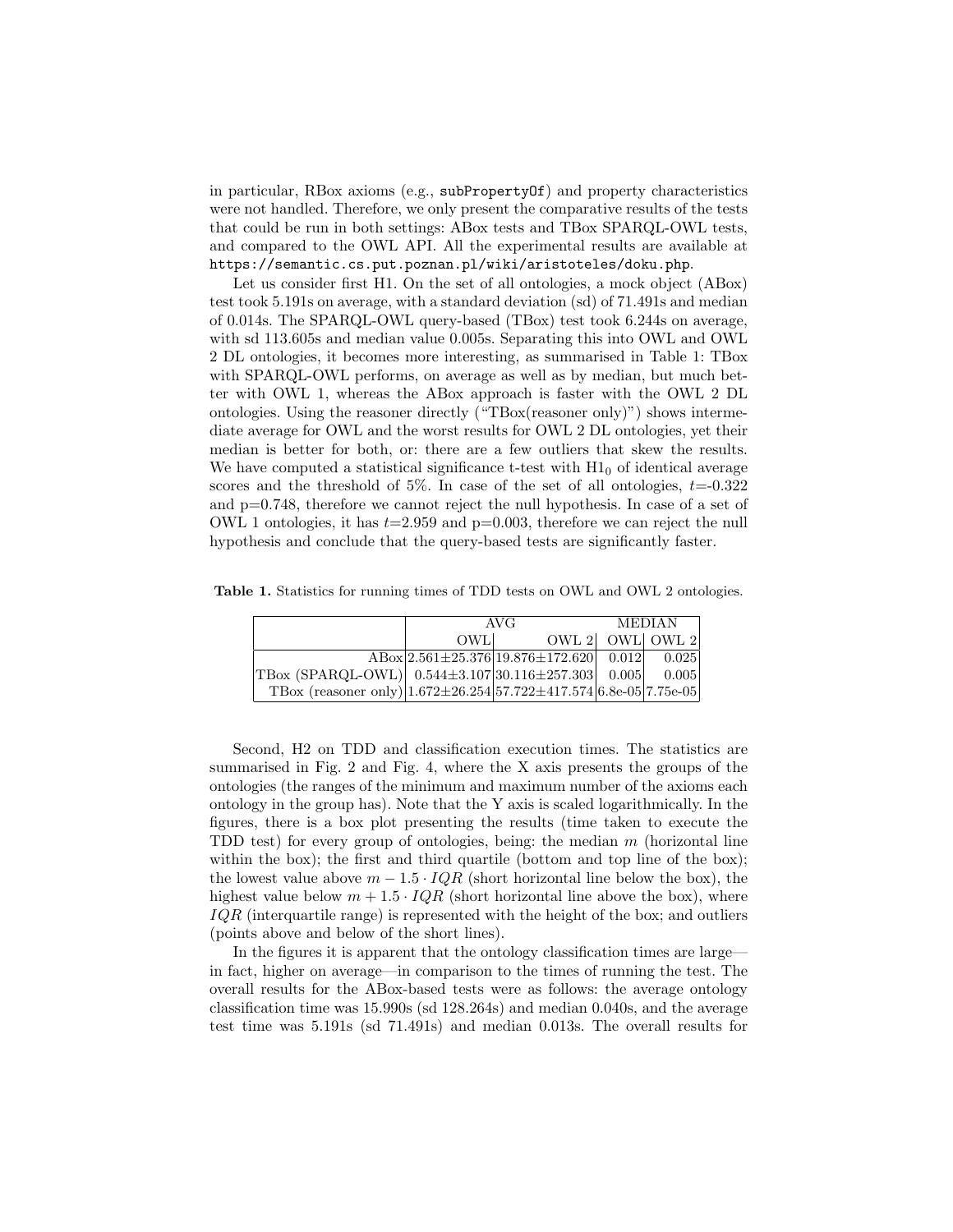

Fig. 2. Ontology classification and test computation times per ontology axiom count (ABox), for the combined set of 82 OWL 1 and OWL 2 ontologies.

OWL-BGP-based tests were, respectively, as follows: 15.954s (sd 28.267s) and median 0.040s, and 6.244s (sd 113.606s) and median 0.005s.

Hypothesis H3 on OWL vs OWL 2 differences overall already suggests  $H3_a$ based on H1. More precisely, the average computing time of all three types of tests—ABox, SPARQL-OWL, and OWL API+reasoner—was 1.592s for OWL 1 ontologies and 37.361s for OWL 2 ontologies, with a standard deviation, respectively, 21.173s and 309.615s, and median values 0.005s and 0.006s, respectively. The t-test values are  $t=-7.425$  and  $p=1.309e-13$ ; thus, we can conclude that the tests on OWL ontologies were significantly faster. This is as expected purely on theoretical grounds based on the complexity results of  $\mathcal{SHOLN}$  and  $\mathcal{SROLQ}$ , and these results show that it also does significantly in praxis.

More results are included online at the aforementioned URL.

# 5 Discussion

It is, perhaps, surprising that running a TDD test is, on average, faster than the 'add, classify, and see' scenario. It does provide interesting new prospects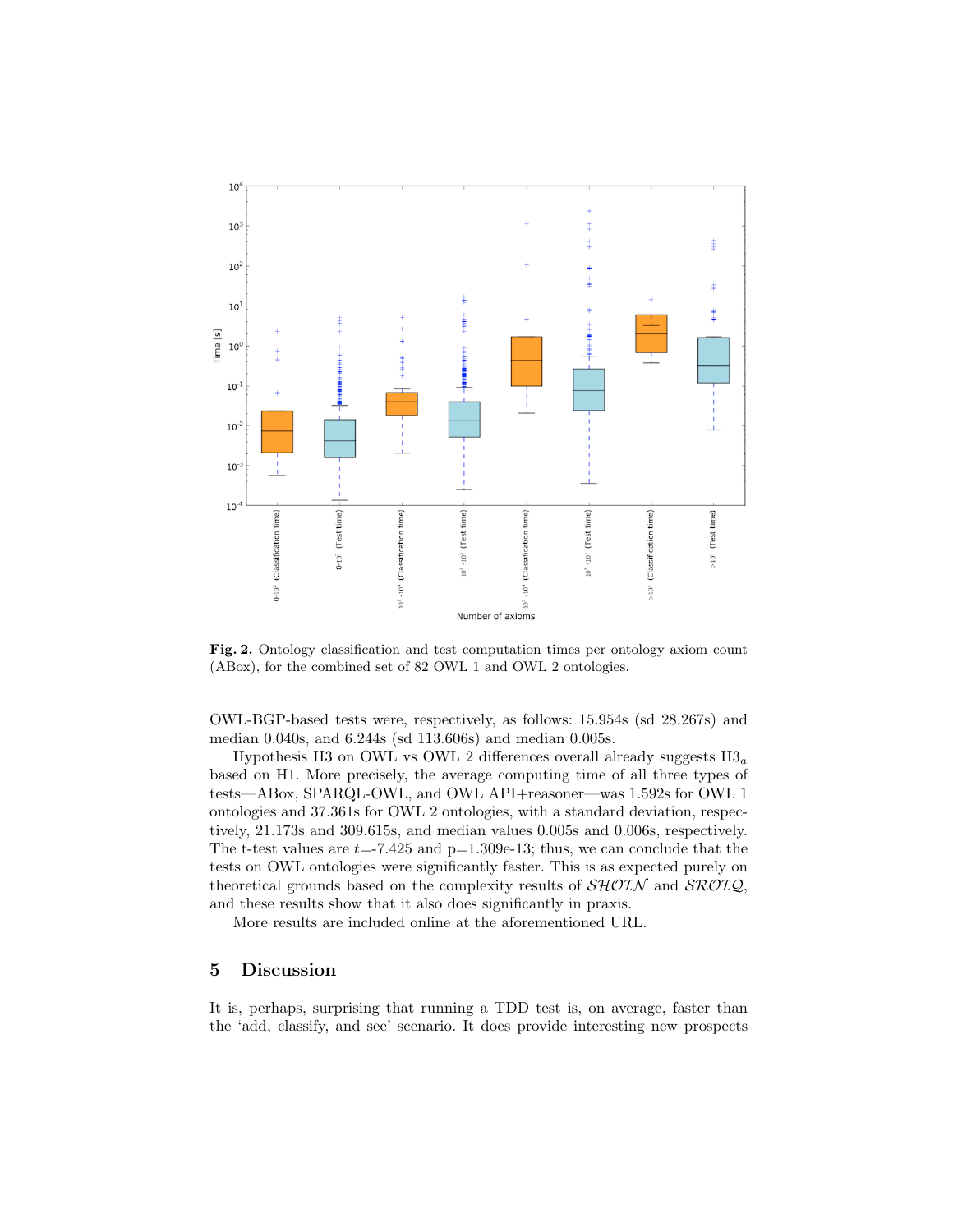

Fig. 3. Test computation times per ontology axiom count (mock objects vs. SPARQL-OWL), for the combined set of 82 ontologies.

for chunking up the reasoning tasks so that the overall process of ontology development may become a bit more efficient compared to the hurdles of dealing with long classification times each time a minor change is made. It is an avenue of future work to investigate this in more detail.

While we are not in the position to explain in detail why the performance is as it is—slower with the ABox-based approach, faster with queries and even faster by directly using the reasoner, in most cases—extending the implementation using the reasoner directly seems most promising. This, in turn, asks for further investigation with other DL-based reasoners. This could be refined even further by considering reasoners for the profiles, in the light that there is a significant difference between OWL and OWL 2 DL ontologies in TDD performance.

An observation unrelated to performance are the ontologies themselves. The main problem were the datatypes used in several ontologies. There is a mismatch between XML's data types, OWL and OWL 2's data types and datatype map, and what appears as possible option in some ontology development environments. For instance, one can select  $\text{anyType}$  in Protégé 4.3, but this is not supported by OWL (one ought to use Literal), and likewise for the datatype ENTITY. In a few other cases, imports were not where they were supposed to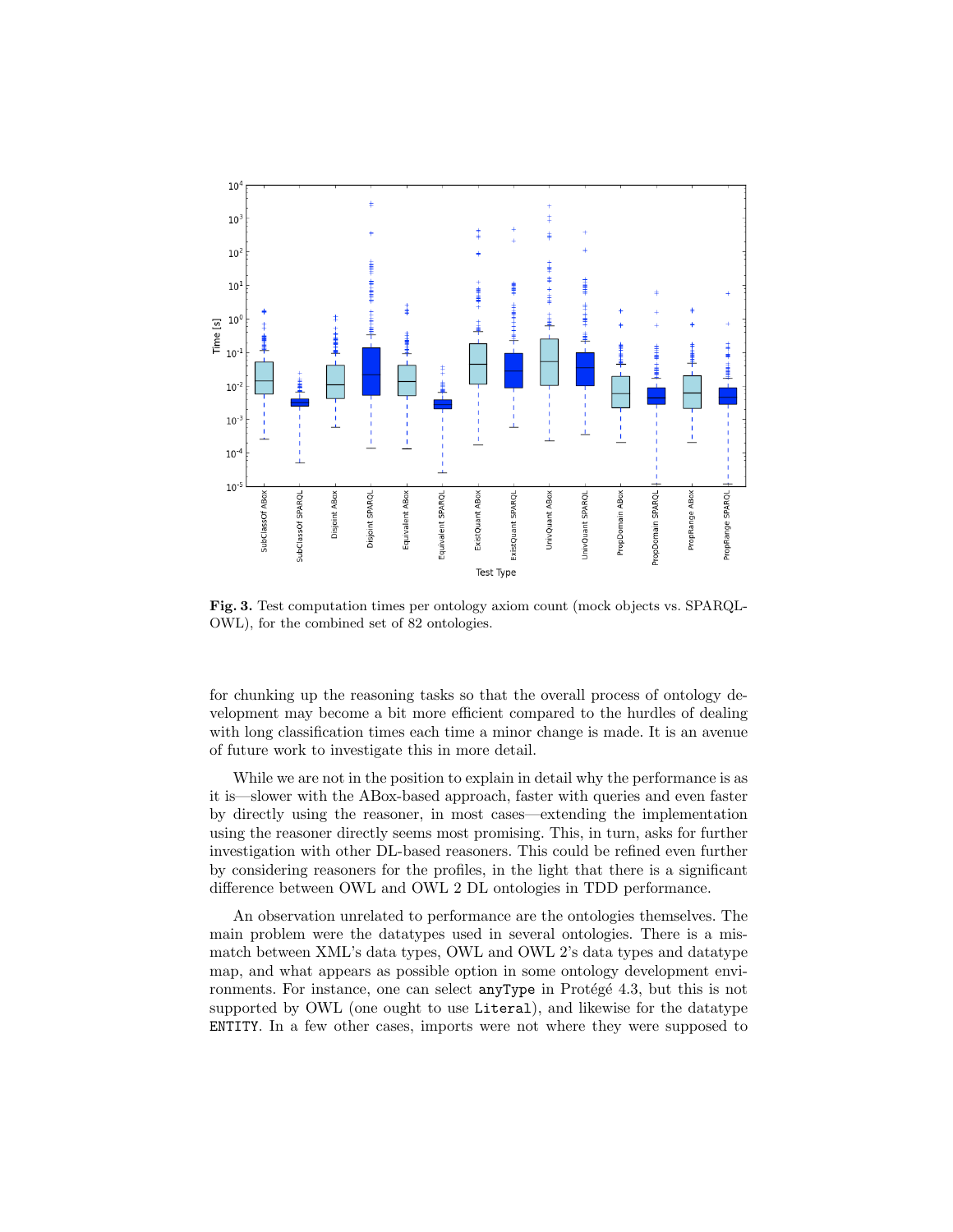

Fig. 4. TDD results with the reasoner and OWL API, separated by TONES's OWL ontologies and the OWL2 ontologies.

be (SWEET ontologies), or a SWRL rule was using a built-in atom that is not supported yet. Similar issues have been observed with the ORE test set.

Once all tests are implemented and a multi-modal interface is developed to cater for various use cases, user evaluations are planned to be conducted to evaluate whether also for ontology engineering the TDD benefits can be reaped, as observed for conceptual modelling [19] and software development [6, 12].

### 6 Conclusions

The paper presented TDDonto, a Protégé plugin for Test-Driven Development tests. Performance evaluation showed that TDD tests outperformed classification reasoning, and as such may aid in reducing the overall ontology authoring time. Among the two strategies—ABox-based with mock objects and TBoxbased tests—the TBox tests were generally faster. Among the SPARQL-OWL (OWL-BGP) and OWL API+reasoner options for TBox TDD tests, the latter had better median performance. It was also clear from the results that TDD tests on OWL ontologies are faster overall than on OWL 2 DL ontologies.

TDD being novel for ontology engineering, there are multiple avenues for future work, including implementing the remaining tests.

Acknowledgments This research has been supported by the National Science Centre, Poland, within the grant number 2014/13/D/ST6/02076.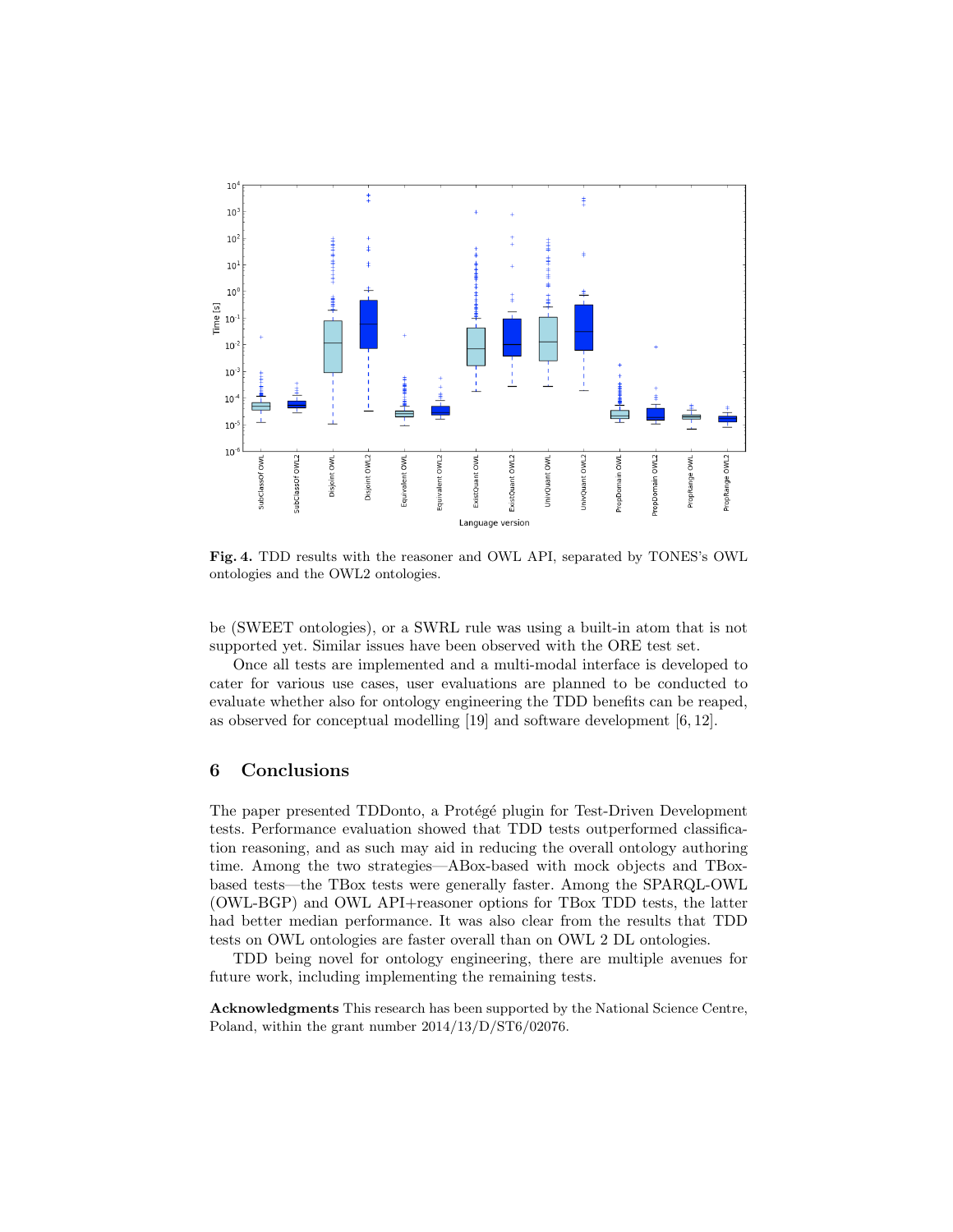# References

- 1. Beck, K.: Test-Driven Development: by example. Addison-Wesley, Boston, MA (2004)
- 2. Blomqvist, E., Sepour, A.S., Presutti, V.: Ontology testing methodology and tool. In: Proc. of EKAW'12. LNAI, vol. 7603, pp. 216–226. Springer (2012)
- 3. Ferré, S., Rudolph, S.: Advocatus diaboli exploratory enrichment of ontologies with negative constraints. In: Proc. of EKAW'12. LNAI, vol. 7603, pp. 42–56. Springer (2012), oct 8-12, Galway, Ireland
- 4. Garca-Ramos, S., Otero, A., Fernández-López, M.: OntologyTest: A tool to evaluate ontologies through tests defined by the user. In: Proc. of IWANN 2009 Workshops, Part II. LNCS, vol. 5518, pp. 91–98. Springer (2009)
- 5. Horrocks, I., Kutz, O., Sattler, U.: The even more irresistible  $\mathcal{SROLQ}$ . Proceedings of KR-2006 pp. 452–457 (2006)
- 6. Janzen, D.S.: Software architecture improvement through test-driven development. In: Companion to ACM SIGPLAN'05. pp. 240–241. ACM Proceedings (2005)
- 7. Keet, C.M., Lawrynowicz, A.: Test-driven development of ontologies (extended version). Technical Report 1512.06211 (December 2015), http://arxiv.org/abs/ 1512.06211, arxiv.org
- 8. Keet, C.M., Fernández-Reyes, F.C., Morales-González, A.: Representing mereotopological relations in OWL ontologies with ontoparts. In: Simperl, E., et al. (eds.) Proc.of ESWC'12. LNCS, vol. 7295, pp. 240–254. Springer (2012), 29-31 May 2012, Heraklion, Crete, Greece
- 9. Keet, C.M., Khan, M.T., Ghidini, C.: Ontology authoring with FORZA. In: Proc. of CIKM'13. pp. 569–578. ACM proceedings (2013)
- 10. Kim, T., Park, C., Wu, C.: Mock object models for test driven development. In: Proc. of SERA06. IEEE Computer Society (2006)
- 11. Kollia, I., Glimm, B., Horrocks, I.: SPARQL Query Answering over OWL Ontologies. In: Proc, of ESWC'11. LNCS, vol. 6643, pp. 382–396. Springer (2011), 29 May-2 June, 2011, Heraklion, Crete, Greece
- 12. Kumar, S., Bansal, S.: Comparative study of test driven development with traditional techniques. Int. J. Soft Comp. & Eng. 3(1), 352–360 (2013)
- 13. Mackinnon, T., Freeman, S., Craig, P.: Extreme Programming Examined, chap. Endo-testing: unit testing with mock objects, pp. 287–301. Addison-Wesley, Boston, MA (2001)
- 14. Motik, B., Patel-Schneider, P.F., Parsia, B.: OWL 2 web ontology language structural specification and functional-style syntax. W3c recommendation, W3C (27 Oct 2009), http://www.w3.org/TR/owl2-syntax/
- 15. Parsia, B., Matentzoglu, N., Goncalves, R., Glimm, B., Steigmiller, A.: The OWL Reasoner Evaluation (ORE) 2015 competition report. In: Proc. of SSWS'15. CEUR-WS, vol. 1457 (2015), bethlehem, USA, Oct 11, 2015.
- 16. Poveda-Villalón, M., Suárez-Figueroa, M.C., Gómez-Pérez, A.: Validating ontologies with OOPS! In: ten Teije, A., et al. (eds.) Proc. of EKAW'12. LNAI, vol. 7603, pp. 267–281. Springer (2012), oct 8-12, Galway, Ireland
- 17. Ren, Y., Parvizi, A., Mellish, C., Pan, J.Z., van Deemter, K., Stevens, R.: Towards competency question-driven ontology authoring. In: Proc. of ESWC'14. LNCS, vol. 8465, p. 752767. Springer (2014)
- 18. Sirin, E., Parsia, B.: SPARQL-DL: SPARQL Query for OWL-DL. In: Proceedings of the Third International Workshop OWL: Experiences and Directions (OWLED'07). CEUR-WS (2007), 6-7 June 2007, Innsbruck, Austria